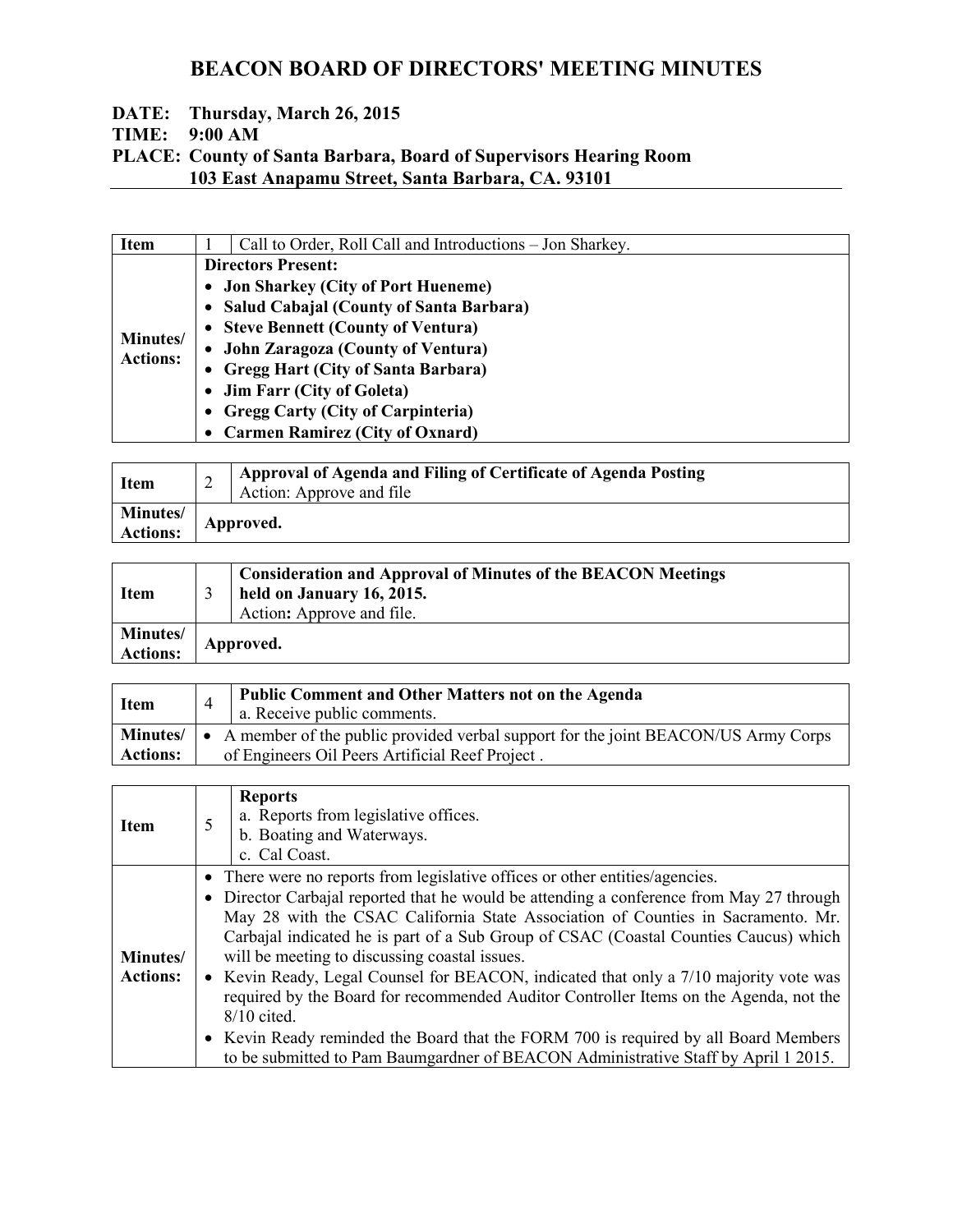# **DATE: Thursday, March 26, 2015**

**TIME: 9:00 AM** 

#### **PLACE: County of Santa Barbara, Board of Supervisors Hearing Room 103 East Anapamu Street, Santa Barbara, CA. 93101**

|                 |           | <b>Auditor Controller's Recommended Actions</b>                                            |
|-----------------|-----------|--------------------------------------------------------------------------------------------|
|                 |           | a. Receive and file Recommended Fiscal Year 2015-16 Budget (Exhibit 1).                    |
|                 |           | b. Approve Membership dues for Fiscal Year 2015-16.                                        |
|                 |           | c. Receive and file the Budget-to-Actual report for the year-to-date period ending         |
|                 |           | February 28, 2015 (Exhibit 2).                                                             |
|                 |           | d. Authorize the Auditor-Controller's Office to make budgetary adjustments as              |
|                 |           | follows: (requires $8/10^{th}$ vote):                                                      |
|                 |           | INCREASE- Other Professional & Spec Services \$3,500                                       |
| <b>Item</b>     | 6         | DECREASE- Misc Payments/Pub Ed + Travel<br>\$3,000                                         |
|                 |           | DECREASE- Misc Office Exp/Public Relations<br>500<br>\$                                    |
|                 |           | <b>INCREASE- Misc Office Exp/Public Relations</b><br>500<br>\$                             |
|                 |           | INCREASE- Other Professional & Spec Services \$ 2,500                                      |
|                 |           | DECREASE- Spec Off Exp (Website, Tel, Pub)<br>\$1,000                                      |
|                 |           | <b>DECREASE-Kelp Anchor Permits</b><br>\$2,000                                             |
|                 |           | <b>INCREASE- Biennial Audit Services</b><br>\$3,000                                        |
|                 |           | DECREASE- SCCBEP<br>\$3,000                                                                |
|                 |           | e. Approval of Biennial Audit Contract in the amount of \$8,000 (Exhibit 3).               |
|                 | $\bullet$ | Mr. Omar Arreola of the Auditor Controller's Office provided a verbal presentation of      |
|                 |           | the Action Items. The Board had no discussion. All Actions were Approved.                  |
|                 | $\bullet$ | Director Carbajal requested that Board Directors be copied on BEACON Membership            |
|                 |           | Dues request letters so Directors could follow up with their respective agencies to ensure |
| Minutes/        |           | budgeting and timely payment. ACTION.                                                      |
| <b>Actions:</b> | $\bullet$ | Director Farr from the City of Goleta questioned the fairness of the relative membership   |
|                 |           | fees being paid by the City's versus that being paid by the two Counties. It was agreed    |
|                 |           | that an analysis of this question will be brought back to the Board in May 2015.           |
|                 |           | <b>ACTION.</b>                                                                             |
|                 | $\bullet$ | All actions were approved with a unanimous $(8/10)$ vote of the Board.                     |
|                 |           |                                                                                            |
|                 |           |                                                                                            |
|                 |           | <b>Contract with Webmaster for BEACON Website Redesign</b>                                 |

|                             | Contract with webmaster for BEACON website Regesign                                                                                                                                                                                                                                                                                                                                                                                                                                                                                                                                        |
|-----------------------------|--------------------------------------------------------------------------------------------------------------------------------------------------------------------------------------------------------------------------------------------------------------------------------------------------------------------------------------------------------------------------------------------------------------------------------------------------------------------------------------------------------------------------------------------------------------------------------------------|
| <b>Item</b>                 | a. Approve a contract with Pamela Baumgardner – Websites, to update and redesign                                                                                                                                                                                                                                                                                                                                                                                                                                                                                                           |
|                             | the BEACON Website for a not to exceed amount of \$2,500.                                                                                                                                                                                                                                                                                                                                                                                                                                                                                                                                  |
| Minutes/<br><b>Actions:</b> | • The Executive Director explained that Pam Baumgardner provided administrative<br>services to BEACON through her employment with the City of Ventura and that one of<br>her responsibilities is to maintain the BEACON Website. Pam also owns a small website<br>design company and given her unique understanding of BEACON she was considered a<br>perfect contractor to re-do the outdated BEACON Website.<br>• Mr. Kevin Ready, Legal counsel for BEACON, explained that the City Attorney for<br>Ventura had indicated that awarding this website update contract to Pam Baumgardner |
|                             | would not constitute a conflict of interest.                                                                                                                                                                                                                                                                                                                                                                                                                                                                                                                                               |
|                             | • The action was approved with a unanimous $(8/10)$ vote of the Board.                                                                                                                                                                                                                                                                                                                                                                                                                                                                                                                     |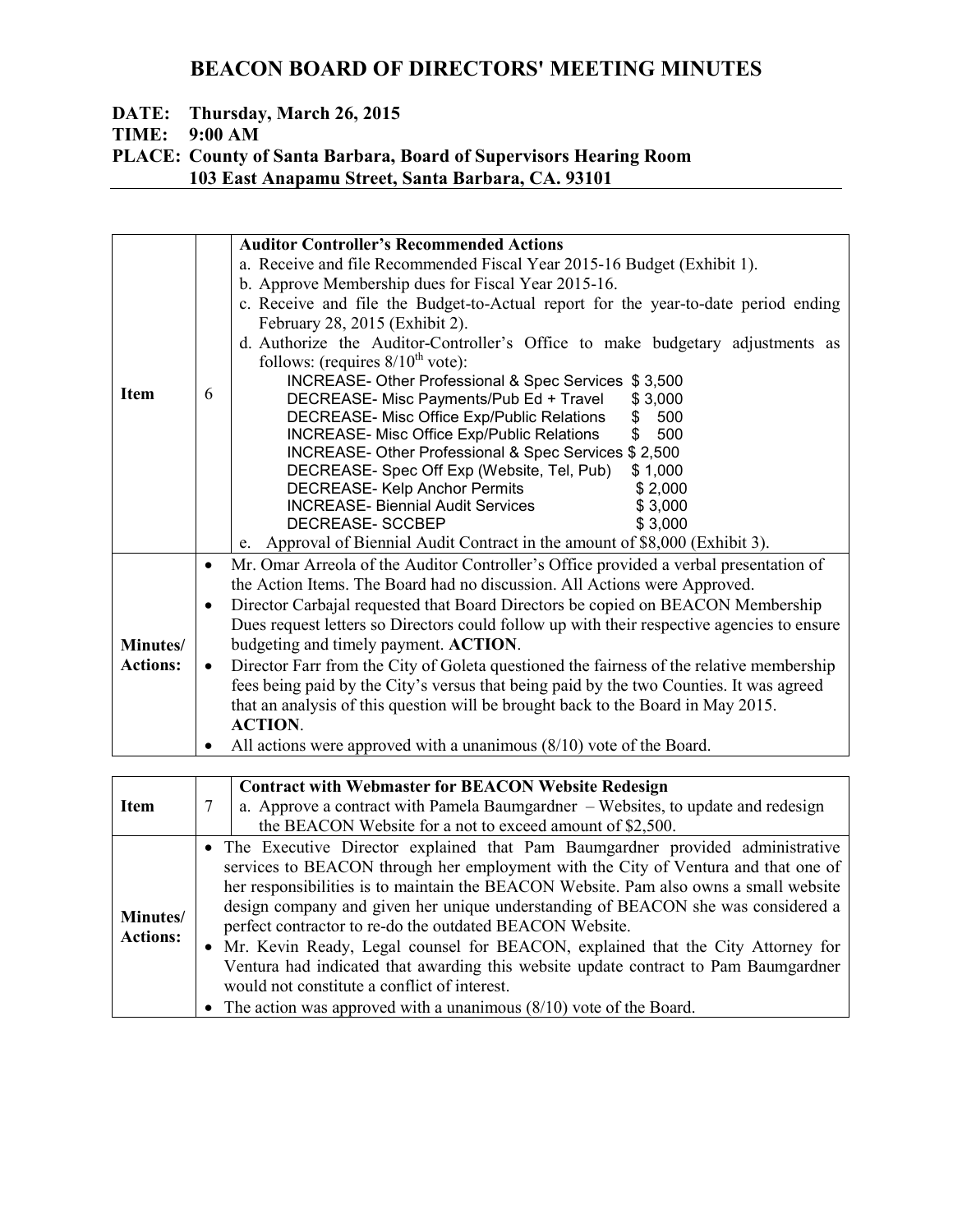#### **DATE: Thursday, March 26, 2015 TIME: 9:00 AM**

### **PLACE: County of Santa Barbara, Board of Supervisors Hearing Room 103 East Anapamu Street, Santa Barbara, CA. 93101**

|           | <b>Coastal Regional Sediment Management Plan (CRSMP)</b>                                                                                                                                                                                                                                                                                                                                                                                                                                                                     |
|-----------|------------------------------------------------------------------------------------------------------------------------------------------------------------------------------------------------------------------------------------------------------------------------------------------------------------------------------------------------------------------------------------------------------------------------------------------------------------------------------------------------------------------------------|
|           | a. Receive a report from the Executive Director and Marc Beyeler regarding a                                                                                                                                                                                                                                                                                                                                                                                                                                                 |
|           | strategy to amend BEACON's Coastal Regional Sediment Management Plan                                                                                                                                                                                                                                                                                                                                                                                                                                                         |
|           | (CRSMP) to address Sea Level Rise and Coastal Resilience.                                                                                                                                                                                                                                                                                                                                                                                                                                                                    |
| $\bullet$ | Marc Beyeler of MBA Associates gave a brief verbal presentation by conference call on<br>the strategy for BEACON intended amendment to the CRSMP in order to address coastal<br>inundation and sea level rise data that has been recently developed for the BEACON<br>jurisdiction. Mr. Beyeler's presentation is detailed in the Memorandum attached to the<br>Staff Report.<br>• The key elements of the proposed CRSMP Amendment Strategy were:<br>Completion of the local coastal inundation and sea level rise studies. |
|           | Updates by the BEACON member agencies of their respective Local<br>Coastal Plans (LCP).                                                                                                                                                                                                                                                                                                                                                                                                                                      |
|           | Securing grant funding for the detailed technical analysis associated with<br>the CRSMP Amendment.                                                                                                                                                                                                                                                                                                                                                                                                                           |
| ٠         | The report was received and filed by the Board.                                                                                                                                                                                                                                                                                                                                                                                                                                                                              |
|           | 8                                                                                                                                                                                                                                                                                                                                                                                                                                                                                                                            |

|                             |           | <b>Debris Basins</b><br>a. Receive a report discussing the regional benefits of entering partnerships with the                                                                                                                                                                                                                                                                                                                                                                                                                                                                                                                                                                                                                                                                                                                                                                                                                                                                                        |
|-----------------------------|-----------|-------------------------------------------------------------------------------------------------------------------------------------------------------------------------------------------------------------------------------------------------------------------------------------------------------------------------------------------------------------------------------------------------------------------------------------------------------------------------------------------------------------------------------------------------------------------------------------------------------------------------------------------------------------------------------------------------------------------------------------------------------------------------------------------------------------------------------------------------------------------------------------------------------------------------------------------------------------------------------------------------------|
| <b>Item</b>                 | 9         | Flood Control Agencies of Santa Barbara and Ventura Counties to discuss                                                                                                                                                                                                                                                                                                                                                                                                                                                                                                                                                                                                                                                                                                                                                                                                                                                                                                                               |
|                             |           | collaborative projects to modify existing debris basins to allow sediment<br>transportation.                                                                                                                                                                                                                                                                                                                                                                                                                                                                                                                                                                                                                                                                                                                                                                                                                                                                                                          |
| Minutes/<br><b>Actions:</b> | $\bullet$ | • The Executive Director explained that lion's share of sediment reaching the BEACON<br>coast was from our creeks and rivers and that traditional debris basins obstruct the natural<br>sediment transport down these creeks and river.<br>• The ED further reminded the Board of a Santa Barbara County debris basin modification<br>project at Gobernator Creek completed in 2012 successfully allowed the flow of<br>sediment. With this success in mind, BEACON staff is recommending a collaboration<br>with the Flood Control Districts to secure funding for other debris basin modification or<br>removal projects.<br>• BEACON Staff has met with the Santa Barbara Flood Control District and they are in<br>support of this initiative. BEACON staff will be meeting with the Ventura County Flood<br>Control District in April or May 2015.<br>The Board requested that Staff return to the Board with a specific Action Plan. ACTION.<br>The report was received and filed by the Board. |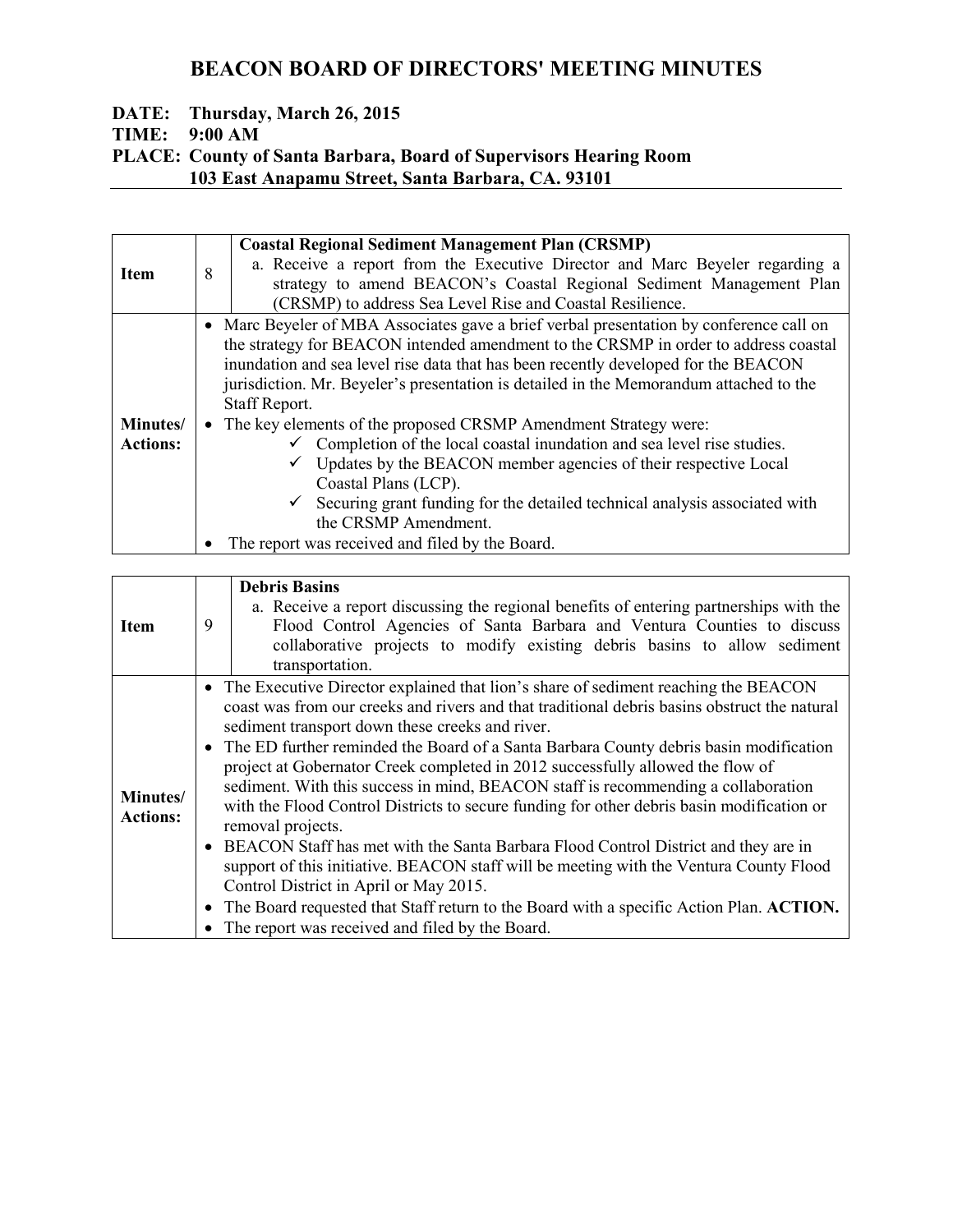# **DATE: Thursday, March 26, 2015**

**TIME: 9:00 AM** 

### **PLACE: County of Santa Barbara, Board of Supervisors Hearing Room 103 East Anapamu Street, Santa Barbara, CA. 93101**

| <b>Item</b>                        | 10 | <b>Kelp Anchor Demonstration Project</b><br>a. Receive a report on the status of the Kelp Anchor Demonstration Project and<br>provide direction on how to proceed.<br>b. Authorize the Executive Director to accept and execute the Coastal Commission<br>Permit.                                                                                                                                                                                                                                                                                                                                                                                                           |
|------------------------------------|----|-----------------------------------------------------------------------------------------------------------------------------------------------------------------------------------------------------------------------------------------------------------------------------------------------------------------------------------------------------------------------------------------------------------------------------------------------------------------------------------------------------------------------------------------------------------------------------------------------------------------------------------------------------------------------------|
| <b>Minutes/</b><br><b>Actions:</b> |    | • Gerald Comati, Program Manager, explained that all permits had now been secured for<br>the Goleta Beach Bay Kelp Anchor Demonstration Project. The project was ready to<br>proceed into construction with the direction of the Board.<br>• The estimated cost for the construction phase was approximately \$15,000. BEACON<br>staff was prepared to seek grant funding.<br>• The Executive Director indicated that he would contact Assembly Member Das Williams<br>regarding funding.<br>• The Board suggested contacting the Santa Barbara Foundation for potential funding.<br><b>ACTION.</b><br>The action was approved with a unanimous $(8/10)$ vote of the Board. |

|                             | Rincon Parkway Nourishment Project                                                                                                                                                                                                                                                                                                                                                                                                                                                                                                                                                                                                                                                                                                                                                                                                                                                                                                                                                                                                                                                                                                                                                                                                                                                                                                                                                                                                                                                                                                                                                                               |
|-----------------------------|------------------------------------------------------------------------------------------------------------------------------------------------------------------------------------------------------------------------------------------------------------------------------------------------------------------------------------------------------------------------------------------------------------------------------------------------------------------------------------------------------------------------------------------------------------------------------------------------------------------------------------------------------------------------------------------------------------------------------------------------------------------------------------------------------------------------------------------------------------------------------------------------------------------------------------------------------------------------------------------------------------------------------------------------------------------------------------------------------------------------------------------------------------------------------------------------------------------------------------------------------------------------------------------------------------------------------------------------------------------------------------------------------------------------------------------------------------------------------------------------------------------------------------------------------------------------------------------------------------------|
| <b>Item</b>                 | a. Receive a report on recent developments for the Rincon Parkway Nourishment<br>11                                                                                                                                                                                                                                                                                                                                                                                                                                                                                                                                                                                                                                                                                                                                                                                                                                                                                                                                                                                                                                                                                                                                                                                                                                                                                                                                                                                                                                                                                                                              |
|                             | Project at Hobson Beach.                                                                                                                                                                                                                                                                                                                                                                                                                                                                                                                                                                                                                                                                                                                                                                                                                                                                                                                                                                                                                                                                                                                                                                                                                                                                                                                                                                                                                                                                                                                                                                                         |
| Minutes/<br><b>Actions:</b> | Gerald Comati, Program Manager, explained that after careful evaluation Staff had<br>determined that proceeding with the Division of Boating and Waterways (DBAW)<br>Grant funding for the Hobson Beach Nourishment Project was not viable.<br>The key reasons for this determination were:<br>The cost to execute a Nourishment Project at Hobson Beach independent of<br>the USCOE Federal Dredging Project is estimated to be in the order of<br>\$12M, greatly exceeding grant funding anticipated from DBAW.<br>A cooperative project with the USCOE would require the execution of a<br>$\checkmark$<br>"bid option" by the successful Federal Dredging Contractor. The option<br>would be to dredge the sand trap and move as much sand as possible up to<br>Hobson Beach for deposition. However, such a provision adds a great<br>amount of uncertainty in that there is no guarantee that the USACE will<br>receive any interest by the Contractor in exercising the "bid option" in<br>which case the work will not be performed; and that such an arrangement<br>provides no guarantee of the amount of sand that Federal Dredging<br>Contractor will place on Hobson Beach.<br>The grant funding earmarked by DBAW for BEACON's project requires a<br>15% local match. This match applies to every phase of work including the<br>upfront environmental and design work. Such a match adds a significant<br>burden on BEACON especially when the ultimate delivery of the project is<br>at risk per the explanation provided under Item 2.<br>The Board concurred with the recommendation of Staff. |